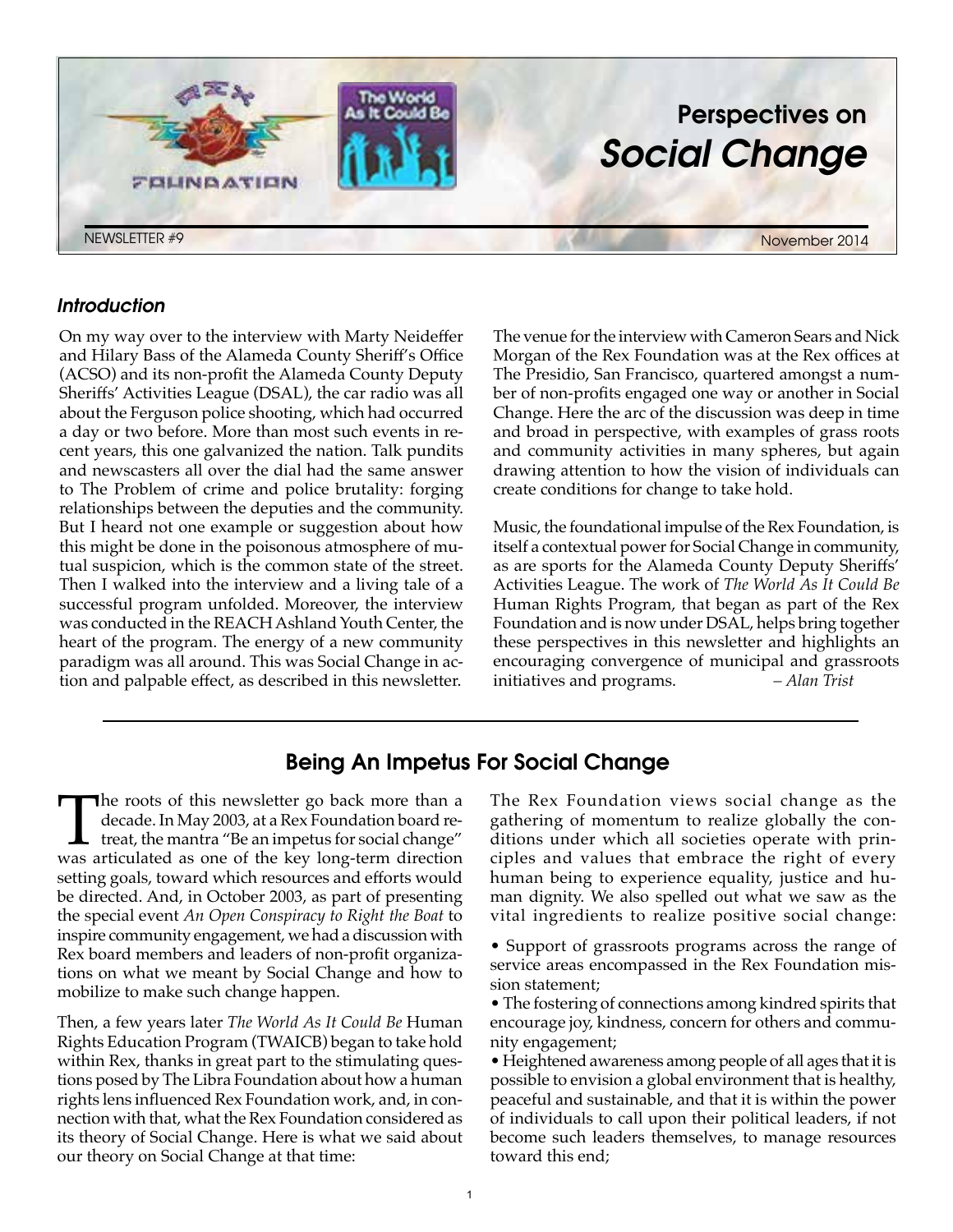

FOUNDATION *Furthering a Tradition of Grassroots Giving*

> BOARD OF DIRECTORS Bob Weir Brad Serling John Scher Nadia Prescher Cliff Palefsky Maggie O'Donnell Marc Morgenstern Nick Morgan Roger McNamee Rosalie Howarth Mickey Hart Freddy Hahne Trixie Garcia Carolyn Garcia Andy Gadiel Tim Duncan Stefanie Coyote Barry Caplan Matt Butler Diane Blagman

Advisory board Bill Walton Tim Walther Sandy Sohcot Sage Scully John Leopold Michael Klein Larry Brilliant Bernie Bildman Steve Bernstein John Perry Barlow Dennis Alpert

Bill Graham (1984 – d.1991) Jerry Garcia (1984 – d.1995) Hal Kant (1984 – d.2008) Jon McIntire (1987 – d.2012)

> executive director Cameron Sears

ADMINISTRATION Chris Meharg PROJECT MANAGER Paiae Clem Communications Mary Eisenhart

The Rex Foundation is named after Rex Jackson, a Grateful Dead roadie and later road manager until his untimely death in 1976

Newsletter edited by Sandy Sohcot & Alan Trist

CONTRIBUTORS Mary Eisenhart, Chris Meharg, Katie Spawn, Evan Bass

Rex FoundaTIon P.O. Box 29608 San Francisco, CA 94129 (415) 561-3134 info@rexfoundation.org www.rexfoundation.org

TWAICB 16335 E. 14th Street San Leandro, CA 94578 (415) 987-8573 info@theworldasitcouldbe.org www.theworldasitcouldbe.org

• Heightened awareness and understanding of what is meant by human rights for every person, and how individuals can play a vital role in contributing to the human rights of themselves and others by the actions they take in their most immediate circles;

• Within this concept, fostering an appreciation that we are all affected when the human rights of others are violated. For example, if we are to effectively address the access of all youth to a successful educational experience that includes high school graduation and preparedness for entering community and four-year colleges, then everyone, whether they have children or not, must see that this issue affects themselves and their entire community;

• Quality, factual and actionable information, particularly made available to people in marginalized socio-economic environments about healthy food and sustainable practices, so that real shifts in behaviors that support social change are more likely to occur.

The Rex Foundation puts forward efforts to actualize these ideas about Social Change through its grantees and events, and TWAICB, now part of the Alameda County Deputy Sheriffs' Activities League (DSAL), is actively focused on raising awareness of the Universal Declaration of Human Rights as the internationally agreed-upon framework that was created to support the very Social Change needed to end wars and oppression of others. We think this a particularly important time to raise awareness about Social Change concepts. Why now? With 24/7 information about dangerous international conflicts, endless tales of political stalemate and corruption, and discouraging news about increasingly dire economic and social struggles for far too many people across the U.S. and beyond, and the effects of climate change looming, we could use some renewed perspective. With *Perspectives on Social Change*, a collaboration between the Rex Foundation and *The World As It Could Be Program*, we seek to provoke thinking about how all of these issues are connected, and what Social Change in regards to them is all about. We also seek to bring attention to some outstanding initiatives, and to inspire renewed appreciation of the importance of being engaged in our immediate circles and extended communities, the bases from which Social Change takes off.

 *– Sandy Sohcot & Cameron Sears*



Rainforest Information Center – Amazon Watch

This Newsletter is a collaboration of the Rex Foundation and *The World As It Could Be*  Human Rights Educational Program (TWAICB)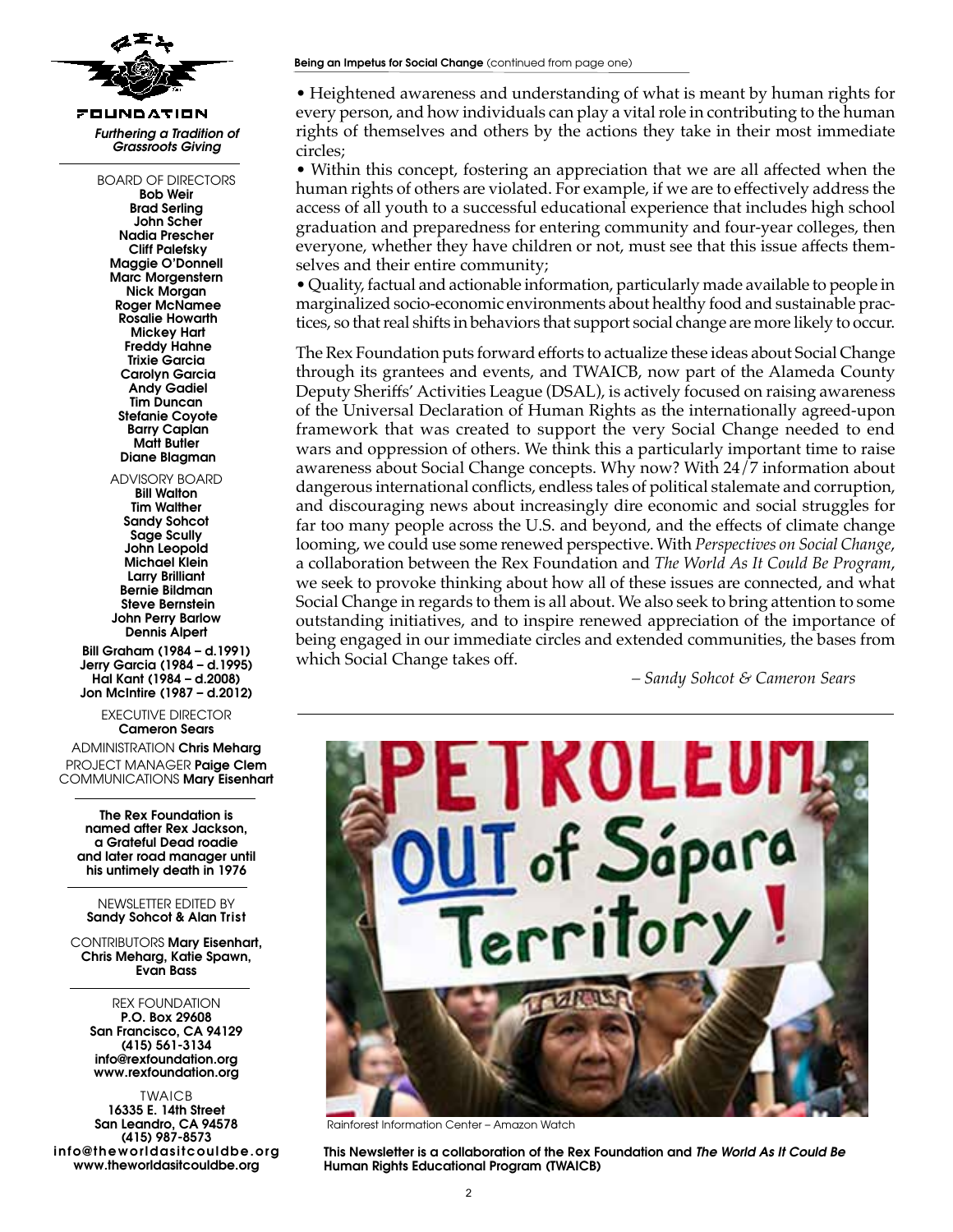## Birthed From Social Change Movements *an interview with Cameron Sears & Nick Morgan of the Rex Foundation*

Cameron and Nick are asked, "What does Social Change mean to you?"

While the term Social Change can signify broad sweeps of action, Cameron provides a more direct human perspective. He sees Social Change as happening through

the daily activity in a person's life, such as picking up litter, coaching one's child's baseball team or volunteering at the local school. Individual actions like these reflect the daily path one follows to help improve the quality of life in one's immediate circles, as well as for others. Cameron encourages appreciation of the power of one person to make a difference, pointing to people like Mahatma Gandhi, Rosa Parks, Martin Luther King and Maya Angelou whose individual efforts have given rise to major shifts in society.

Nick affirms the significance of individual action while pointing out that such actions

can lead to broader community engagement, that in turn compel desired social change. He further notes the role of agents of social change, such as the Rex Foundation, in making the world better for more people. Nick's involve-

ment as a Rex board member demonstrates these connections: Nick knows or hears of grassroots organizations doing great work. He considers how this work can make a positive impact and how a Rex Foundation grant can help. Rex not only makes its grants to such beneficial organizations, but also fosters greater community awareness and action through its benefits and related gatherings.

Why does it matter to use the term Social Change?

Nick reflects, "We are birthed from the Social Change movements that started before us." He points out, as an example, that the Oregon Country Fair was rooted in movements of the 1960's to help create a better society. Nick says, "We are part of this lineage and should bring light to this."

Cameron offers that use of the terminology denotes an ongoing theme. Raising awareness about Social Change adds to greater acceptance that civil society is a result of individual involvement. Cameron adds that we in the U.S. tend to promote Social Change while in other parts of the world such involvement is not seen as a virtue. For example, Rainforest Information Center – Amazon Watch, a Rex grantee, works to promote and preserve indigenous cultures and rights in the Amazon, where the results of such work may not necessarily be desired by the area's Establishment and corporate sponsors, whose power might be impacted.

The example of Amazon Watch leads to expanding on how Rex grant making is an agent of social change, and how Rex grantees demonstrate what social change is all about. Cameron points out that Rex finds people doing things on a very grassroots, localized level, such as Mother Wright, who began feeding one meal a week to

poor people in Oakland in 1980 after, she said, she received a vision in a dream. She started out by serving one meal a week, paid for from her Social Security income. With help from others, among them grocers, produce merchants, the leaders of local churches and community groups, and city officials, this effort grew to become the Mother Mary Ann Wright Foundation, which feeds more than 450 people a day on a budget of \$137,000 a year. As well as helping people in Oakland, her foundation has provided help to people in Russia and Vietnam, and founded a school in Kenya.

More examples follow, including:

• Cambodian Monks through the Rainforest Information Centre NW carry out blessings of the trees to protect them



• Destiny Arts Center helps youth through dance and performance arts to find healthy ways to counteract and minimize conflict and violence;

• Conscious Alliance's work in creating drum clinics for boys of the Pine Ridge Reservation, helping the participants build drums, play them and gain knowledge of their culture and rituals;

• Project Avary, started by Danny Rifkin, first Rex Foundation Executive Director as a camp for kids to help break the

cycle of multi-generational incarceration, which now, 15 years later, has expanded to a full year program, with multiple levels of positive impact, exemplified in part by many of the participating youth now going to college.

Cameron describes the symbiotic relationships of the Rex community: Rex creates events and receives funding, trusted to find grant recipients whose programs fill a need. Nick adds that Rex utilizes the events as social change environments, where people come together to not only listen to music, but also to help support positive change. Each time people come to Rex events, they help create ripples of lasting value in the communities that extend beyond the halls of the venues. Nick explains, "Being in the room together, whether The Fillmore or other great halls, we connect with our legacy and then help move it forward." He goes on to say that Rex col-

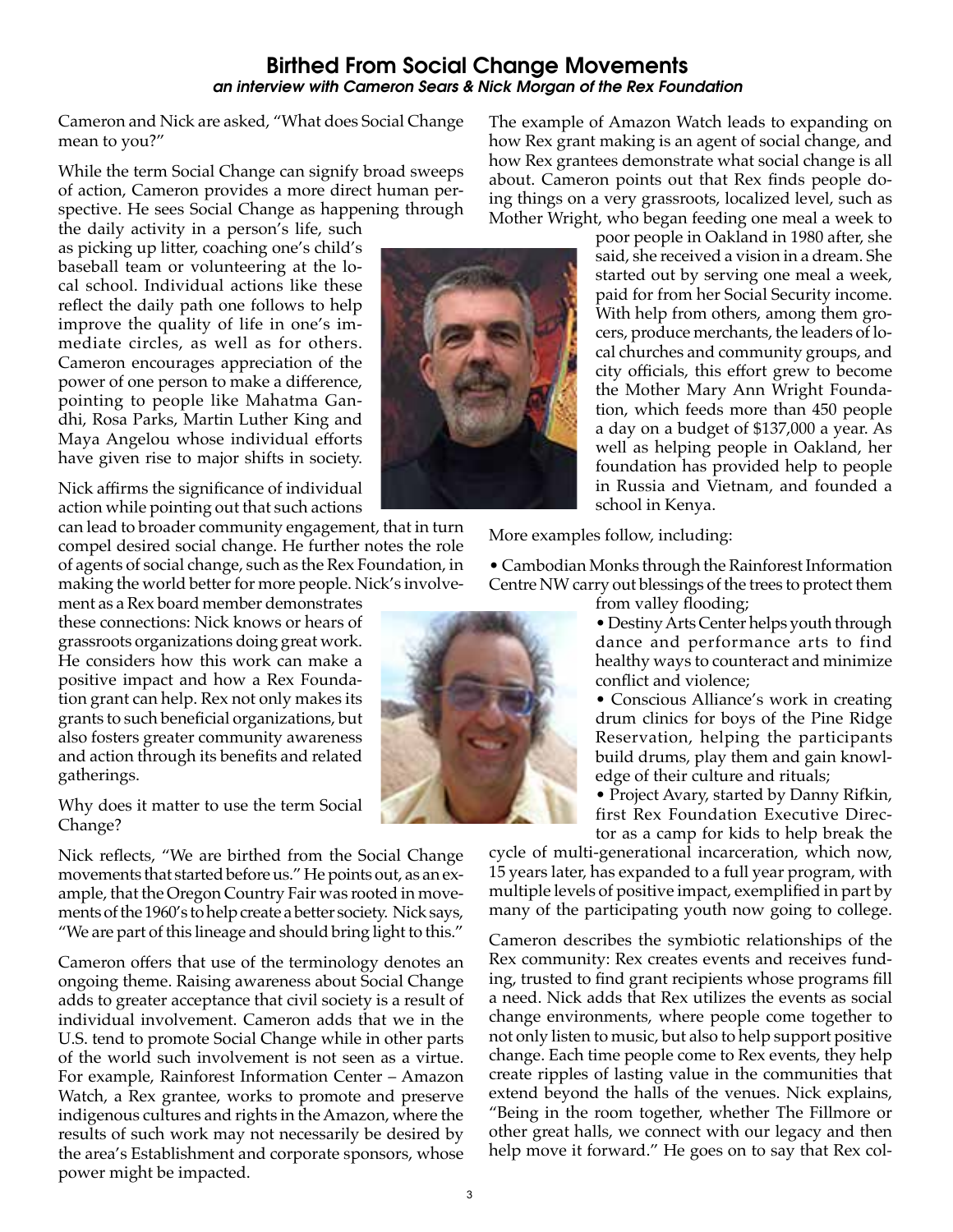

laborations with other groups add to the ripples toward positive change. An example noted by Nick is the October 2003 event *An Open Conspiracy to Right the Boat,* which took place at the Avalon Ballroom, with the aim to inspire community engagement. The event featured speakers Chet Helms of Avalon Ballroom fame, and Jodie Evans of Code Pink telling their stories of community engagement, followed by the San Francisco Mime Troupe's performance of their show *Veronique of the Mounties*. Other great collaborations have included the Rex Jams at different summer festivals, helping raise funds for local area high school music programs, and Rex benefits in different cities, where local area supporters become the "Host Committee" and help identify grantees to receive support from the event proceeds.



88 Bikes Mother Mary Ann Wright Foundation

The last interview question was "How does it feel to have as a goal 'Be an impetus for social change'?"

Cameron responds, "It's the essence of what Rex does – it's the core of our work – helping change things for the better." He adds, "The notion of social change need not be intimidating, as one can participate at any level, whether as part of a movement or through individual action." In wrapping up the discussion, we all had to note that music, the element that helped create Rex, is in and of itself an agent of social change, a thread that motivates people to action. Cameron concludes, "The Grateful Dead never wanted to preach, however, the messages of their music resonated deeply with fans everywhere."

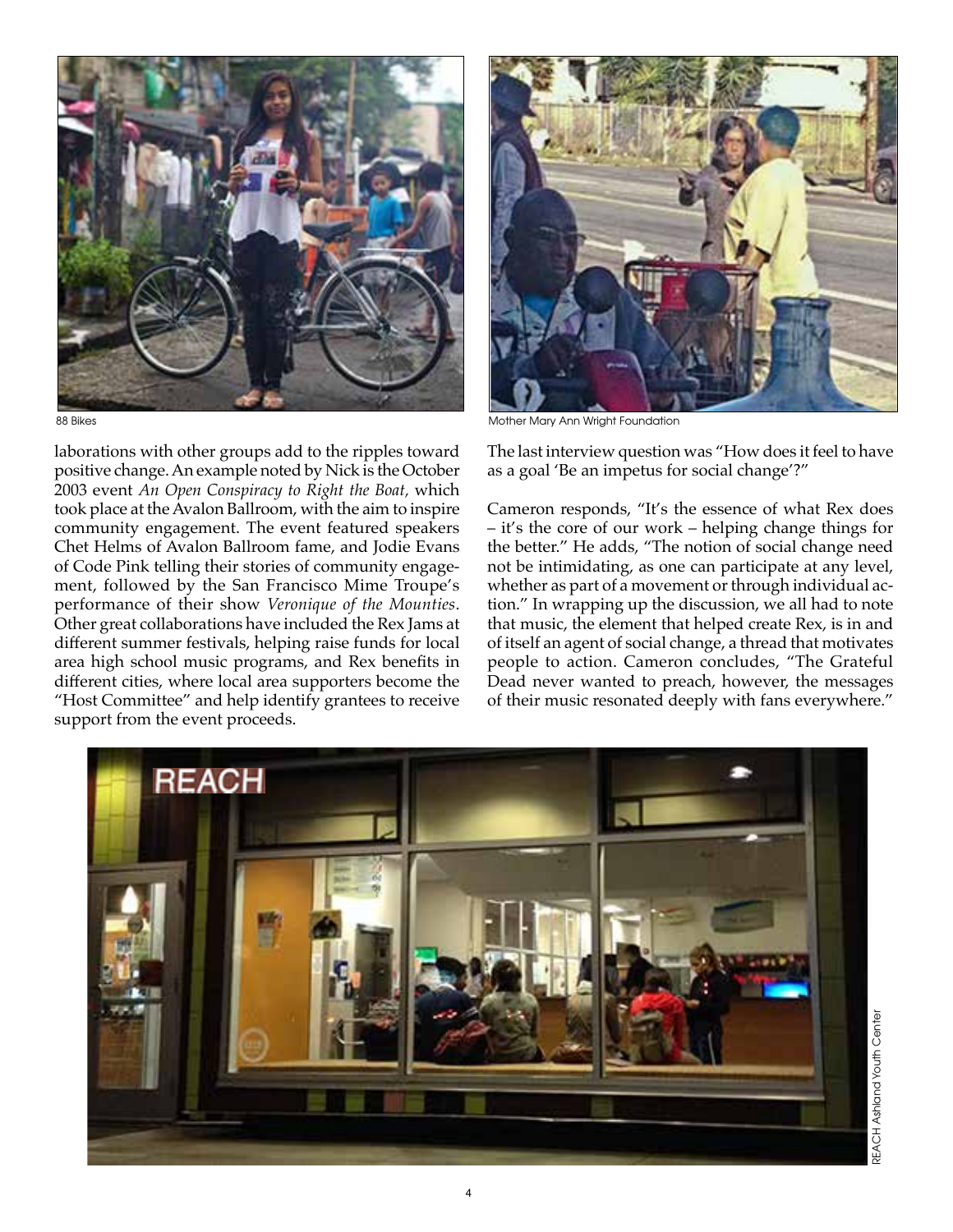## Generating Social Capital *an interview with Hilary Bass & Marty Neideffer of the Alameda County Sheriff's Office*

The work carried out by DSAL began 10 years ago, when it was established as a 501 (c)(3) Non-profit organization separate from, yet working closely with the ACSO, to prevent crime and help build neighborhood vitality in the Eden area, an unincorporated area of Alameda County just south of Oakland. The Eden Area is com-

prised of Ashland, Cherryland, Fairview, San Lorenzo, and Castro Valley. This is one of the most diverse regions in the county. According to U.S. Census data, of the 123,290 Eden Area residents, 16,798 are youth between the ages of 10 and 19. The largest ethnic group among residents is Latino (35%), followed by white  $(31\%)$ , African American (16%) and Asian/ Pacific Islander (13%). There are many strengths in the community including strong public school systems, many family owned businesses, and access to the greater Bay Area.

However, the region has high unemployment and the challenges that face communities that live in poverty. Forty percent (40%) of the households have incomes below \$30,000. Per capita income is \$17,652, or 19% below the county average. Forty-three percent (43%) speak a language other than English at home, indicating recent immigration status.

Many adults work multiple low-wage, nobenefit jobs to support their families. Of the county's 22,000-plus re-entering adult and juvenile ex-offenders, the Sheriff's Department estimates that at least 8,000 live in or within three miles of Ashland/ Cherryland. The community has the highest teen pregnancy rates in the county with 58.8 births per 1,000 girls; this is twice the county average.

Marty, a Lieutenant with ACSO, who set up DSAL as the non-profit, explains, "It is

the aim of ACSO to do crime prevention and reduce recidivism by going to the roots of what drives crime, and DSAL is the heart of this work."

Marty grew up in Ashland. He describes the following socio-economic contours and factors related to ACSO and DSAL work: "Ashland/Cherryland is the most densely populated area, with 30,000 people, of which 8,000 are ex-offenders. The people who have been through the criminal justice system are connected to at least one person in the community, which means a high percentage of the population is involved in the system. The jail is a venue for rehabilitation, and a means to bring down recidivism. DSAL's work to provide people the opportunity to be involved in community activities, and connect with public officials/safety officers in a positive way around these activities, helps generate vital social capital\* that is not only a sign of a healthy community, but is also critical to crime prevention and reduced recidivism.

Hilary became Executive Director of DSAL in 2012, having worked as Program Director under Marty's leadership

since 2008. To explain DSAL's current programs she begins with how they have evolved. DSAL is part of the national network of PALs (Police Athletics/Activities Leagues), which offer models for community recreation programs based on the theory that healthy habits developed at an early age will continue throughout a person's life. With this theory in mind, Hilary asked, "How many healthy habits can we create for the young people in our community?" Early on, she set up a range of activities, including bowling, cooking, golf, and dance. Hilary continues, "We

wanted to do more and impact more than 10-20 kinds at a time." At Marty's suggestion, Hilary proceeded to start a soccer league. She describes the initial chaotic conditions of having 600 kids interested with only 2 adults to organize and implement everything. "As the first season unfolded, a lot of parents stepped up to help, and were

asked to continue. Six years and six seasons later, we now have 1,300 kids playing, with over 100 adult volunteers made up of coaches and the teens' parents. We've created 21 jobs for youth referees, and we have a Parent's Soccer Advisory Board that oversees each season's activities, with DSAL having a supportive rather than direct involvement role.

And, every teen does community service to 'pay it forward.' As we speak, parents are planning a community block party to celebrate the accomplishments of the

league's recent season."

With the success of the soccer league, Hilary set up a basketball league in 2013. with its own Advisory Board doing its own fundraising and league activity coordination. DSAL helps facilitate the community's efforts rather than doing the work directly. Additionally, DSAL runs a pick-up basketball game at the gym for young men up to 25 years old. Hilary notes, "There can be 70 guys playing until 10:00 p.m. any given night."





*<sup>\*</sup>DSAL Definition of Social Capital:* The result of building the capacity of local residents to enhance their ability to plan, organize and run their own community events, activities, programs and community building projects, to connect one another to partners and resources within the community, and know they can voice concerns to their representatives and be heard. A community with high levels of social capital demonstrates enfranchisement beyond the ballot box, and will be better able to prevent and reduce crime and violence issues on their own accord.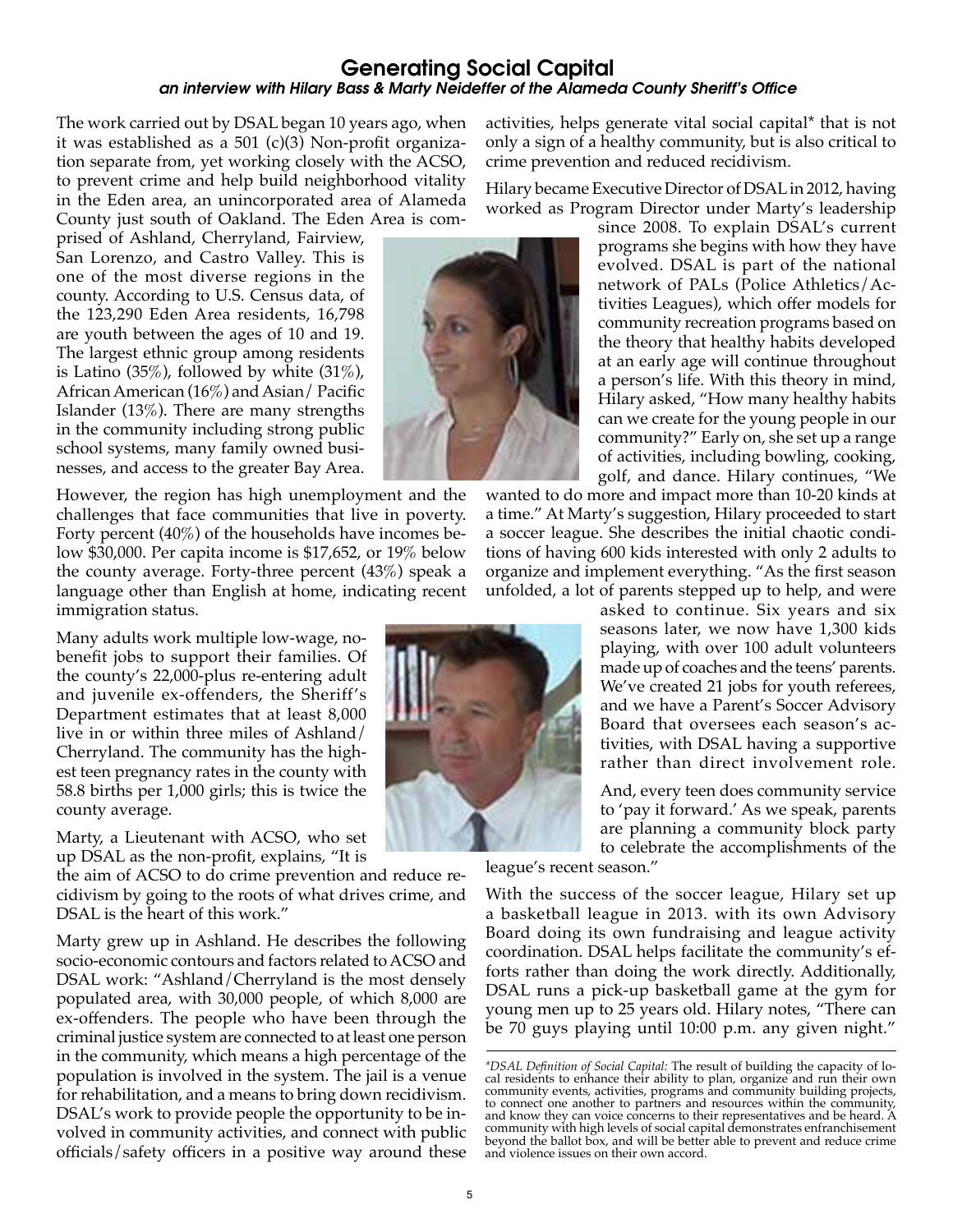

Dig Deep Farms (DDF) was established in 2010 as a community-driven project dedicated to growing healthy jobs around healthy food. Using sustainable models, Dig Deep employs local residents in Ashland to grow fresh, organic produce to meet the needs of the community. DDF also sources organic and pesticide-free produce from small scale farmers of color in the Central Valley for its Community Supported Agriculture (CSA) Program, the Deep Dish, which is then delivered to several locations in San Leandro and the greater Bay Area.

The REACH Ashland Youth Center, a \$24 Million facility that opened in June 2013, is the result of work Hilary began 10 years ago with youth of the Ashland community. Hilary brought representatives from a youth leadership group she had organized in a nearby low-income housing development to community meetings focused on how to prevent violence. The youth spoke of the need to have a safe place to hang out. Their persistent advocacy efforts, combined with support of local area government officials, led to the building of the facility. Many of the original youth advocates were involved in the design and currently work at the Center, helping guide the now 2,500 members, ages 11-24. DSAL provides the recreation programs with the Deputies involved. The youth have daily opportunities to relate to them as trusted resources.

As further evidence of the positive impact of DSAL's efforts, Hilary describes what happened at a recent pick-up basketball game: "A young woman came up to a Deputy and said she was being abused at home. The Deputy followed-up with the dad and helped resolve the issue. Trusting connections between community members and public safety officers is a big change from years past!"

Collaborations are essential to the success of DSAL's work. Marty notes, "The Sheriff's Office is determined that things must be done differently. We can't arrest out of problems. Deputies are provided as members of the DSAL Team." Hilary says, "The Social Services Agency of Alameda County recognizes the need for community support beyond distributing benefits. The agency has been working with DSAL. For example, Dig Deep Farms accepts food stamps." Hilary notes that DSAL partners with Health Care providers, including Kaiser, with prescriptions for their healthy food and exercise programs.

Marty points to California's 2011 AB 109 legislation as a major factor in contributing to greater support for the social change work of DSAL: "This prisoner re-alignment legislation generated a major change in how people view prisons… We can't keep putting people away.



The reduced state prison population has added to the responsibilities of county jails, and people are now more open to ideas regarding crime prevention. Ten years ago, I was alone in a closet as the DSAL office. Now we have 21 Mental Health staff, and DSAL has 14 people on staff. The ACSO is making more funding available for DSAL-led initiatives. The interplay between DSAL and the ACSO Deputies is changing policing methods and operations in the Sheriff's office." Evidence of the social change resulting from DSAL efforts is most visible by the increasingly positive relationships between the public safety officers and people in the community. Marty provides this example: "Years ago a Sargent would drive around in a FEMA trailer with recreation supplies. Now he drives around with a climbing wall that is utilized and viewed positively by the community. Deputies that resemble the population are talking with kids everyday. Meaningful relationships are taking hold between committed members of DSAL and the community."

Hilary shares the following occurrence as another example: "Last year, Deputy Priscilla Silva provided a Girl's Self-Defense class, which was held after hours from her official work time with DSAL. Recently, one of the girls in her class, an eleven-year-old, was walking home, and was confronted by a sexual offender. The young girl was able to defend herself, came to the REACH Center as a safe place, and reported the incident to a Deputy. The perpetrator was then apprehended. In her follow-up police report, the young girl noted proudly that she 'delivered a palm heel strike to his nose'. This eleven-year old, who had been known as somewhat of a trouble-maker, now could experience herself as a strong person helping her community!"

When asked to describe what Social Change means, along with the long-term potential of DSAL work, Hilary says, " Social Change means people have access to what they need to live a healthy life, including a home, a job, healthcare, fun, opportunities to engage with their kids and neighbors, kindness to each other, and being able to watch kids play soccer and grow well. As a result of DSAL efforts, Eden will be a healthier, safer community, with systems working together to solve problems." Marty answers, "I see Social Change as the power of people to self-actualize, to be able to voice their desires and be heard, to organize, create groups that can leverage and maneuver, and move forward…what Democracy is all about!" He sees DSAL work helping people earn a dignified living and be increasingly enfranchised, and that all the kids in this community can realize their potential. When asked how to connect DSAL endeavors to Social Change, Marty smiles and says, "DSAL is Social Change!"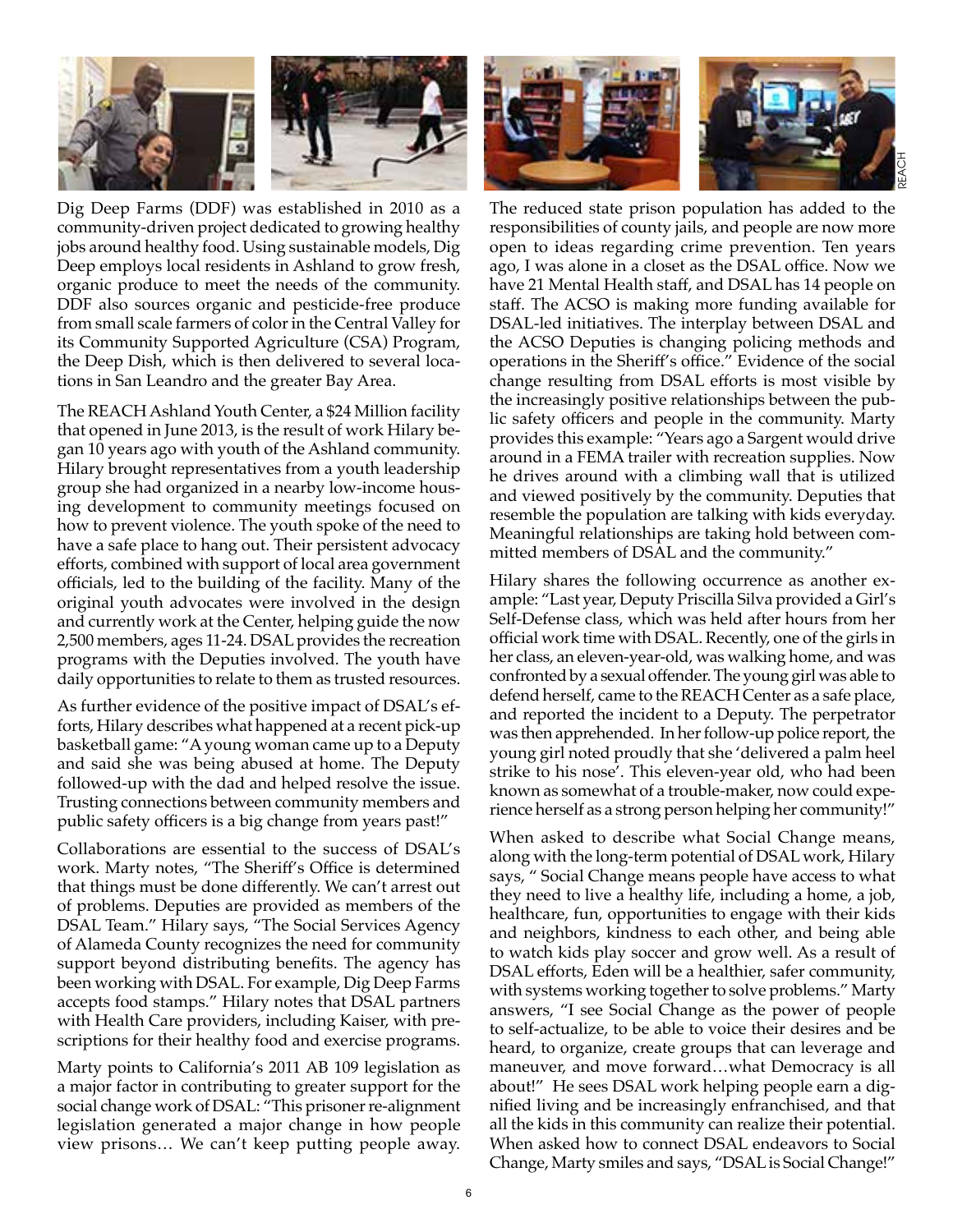## Examples of Rex Foundation Beneficiaries Demonstrating *Perspectives on Social Change*

# Ruckus Society

The Ruckus Society provides environmental, human rights, and social justice organizers with the tools, training, and support needed to achieve their goals through the strategic use of creative, nonviolent direct action. Working with a broad range of communities, organizations and movements - from high school students to professional organizations - Ruckus facilitates the sharing of information and expertise that strengthens the capacity to change our relationship with the environment and each other. Trainings teach the skills needed to practice nonviolent direct action safely and effectively. www.ruckus.org

# Planting Justice

Planting Justice is an urban food justice organization funded by a grassroots canvass and an edible landscaping program that provides experiential educational and economic opportunities to urban residents through growing and celebrating food in community. The organization believes that all people, rich and poor, deserve healthy food, clean water and dignified jobs. Thus, the mission is to democratize access to affordable nutritious food by empowering disenfranchised urban residents with the skills, resources, and inspiration to maximize food production, economic opportunities, and environmental beauty in their neighborhoods. Through their work they have created green jobs and grassroots organizing in economically disadvantaged communities. www.plantingjustice.org

# Fair Girls

FAIR Girls (formerly FAIR Fund) prevents the exploitation of girls worldwide with empowerment and education. Through prevention education, compassionate care, and survivor inclusive advocacy, FAIR Girls creates opportunities for girls to become confident, happy, healthy young women. The FAIR Girls home office in Washington, D.C. offers compassionate care to prevent the exploitation of all girls, with a special emphasis on girls who have experienced homelessness, life inside the foster care system, sexual abuse, and trafficking. By helping girls escape exploitation through emergency outreach, court advocacy, and supportive counseling, FAIR Girls provides girls a safe and therapeutic space to learn new skills, earn an income, and increase their self-esteem. The girls are encouraged to finish school, find jobs, and become change-makers in their own lives and beyond. www.fairgirls.org

# Asylum Access

Asylum Access is dedicated to making human rights a reality for refugees around the world. Because less than half of one percent of refugees resettle in the US, Asylum Access reaches refugees where most remain – in Africa, Asia and Latin America, usually in a country nearby their own. The organization provides on-the-ground legal information, education, advice and representation to help refugees assert their fundamental right to seek and enjoy asylum, as set forth in Article 14 of the Universal Declaration of Human Rights. Asylum Access also helps refugees assert other human rights including the rights to live safely, work, put children in school and rebuild their lives in their first countries of refuge.. www.asylumaccess.org

# 88 Bikes

The 88bikes Foundation endows bicycles to girls throughout the world, especially survivors of human trafficking, many in ashrams, shelters, or orphanages. They partner with vetted, locally-run NGOs, purchase bicycles from local vendors, hire local labor and connect each survivor one-to-one with her donor. Their volunteers return to lead bike rides, organize repair clinics–even paint murals. They call it Joy–Based Philanthropy, and since 2007 they've endowed nearly 3000 bikes to heroic kids in fourteen countries, including India, Nepal, Mongolia, Cambodia, Vietnam, Ghana, Uganda, Mozambique, South Africa, Tanzania, Peru, Bosnia, and the Navajo Nation.

www.88bikes.org

# Families Against Mandatory Minimums

FAMM (Families Against Mandatory Minimums) is a nonprofit, nonpartisan organization fighting for smart sentencing laws that protect public safety. FAMM sees a country where criminal sentencing is individualized, humane and sufficient to impose fair punishment and protect public safety. By advocating for sensible state and federal sentencing reform, FAMM helps lessen the burden of overcrowded prisons on taxpayers; shift resources from excessive incarceration to law enforcement and programs proven to reduce crime and recidivism; mobilize those whose lives are harmed by unfair prison sentences to work constructively for change. www.famm.org

# Hearts of Gold

The mission of Hearts of Gold is to enhance the lives of New York City's homeless mothers and their children. HoG is expanding its involvement with various New York City shelters, supporting existing programs and creating new ones based on the needs of each individual shelter. HoG dollars go directly to those in need, helping them get through the day and beyond. Once families move out of shelters and are on their own, HoG continues to provide them with essentials needed to sustain productive lives. Funds from the Rex grant were used to support the Homework Help Program that supports an academic after school environment in the shelter and provides a hot meal for the families. www.heartsofgold.org